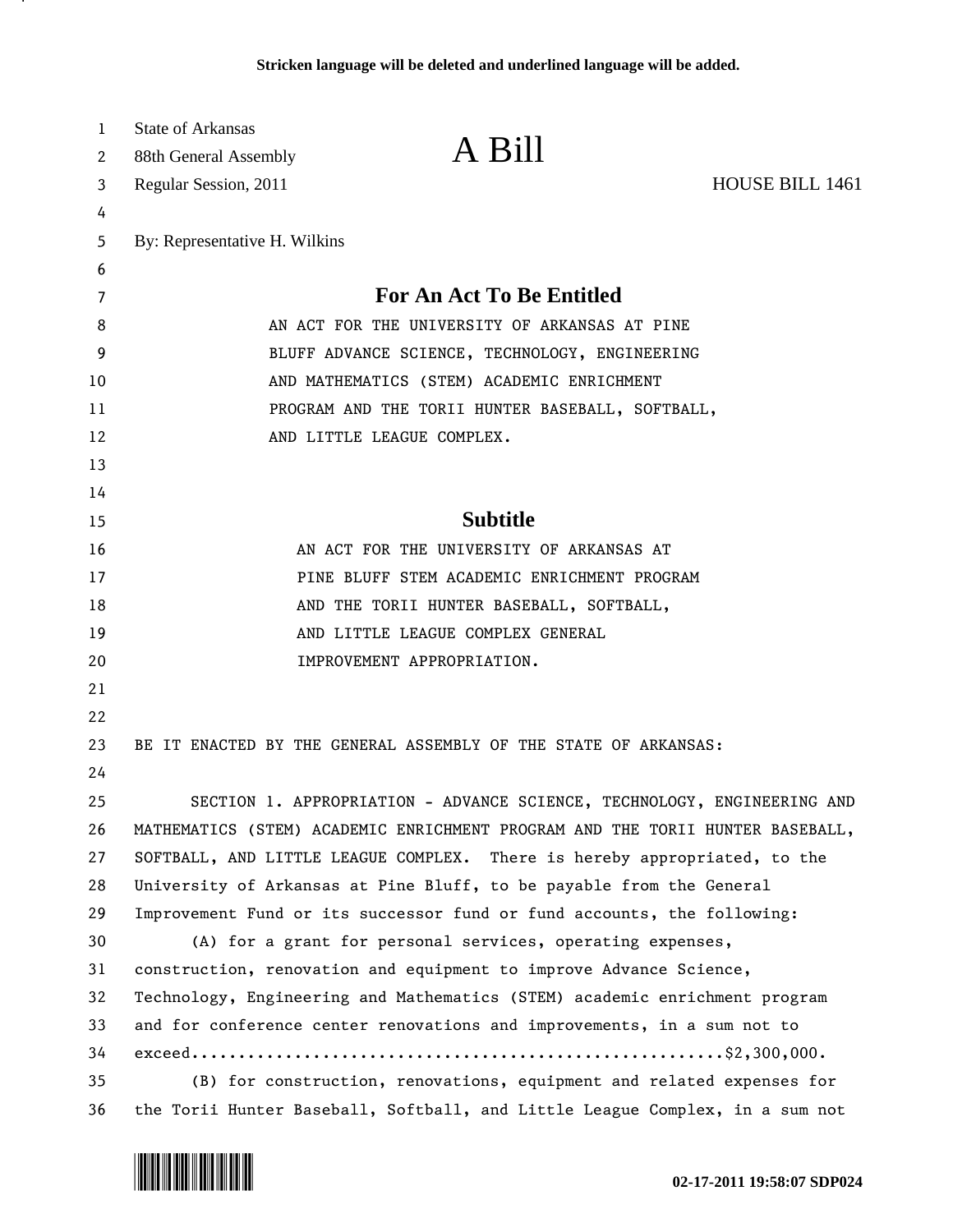to exceed......................................................\$2,000,000. 

 SECTION 2. DISBURSEMENT CONTROLS. (A) No contract may be awarded nor obligations otherwise incurred in relation to the project or projects described herein in excess of the State Treasury funds actually available therefor as provided by law. Provided, however, that institutions and agencies listed herein shall have the authority to accept and use grants and donations including Federal funds, and to use its unobligated cash income or funds, or both available to it, for the purpose of supplementing the State Treasury funds for financing the entire costs of the project or projects enumerated herein. Provided further, that the appropriations and funds otherwise provided by the General Assembly for Maintenance and General Operations of the agency or institutions receiving appropriation herein shall not be used for any of the purposes as appropriated in this act.

 (B) The restrictions of any applicable provisions of the State Purchasing Law, the General Accounting and Budgetary Procedures Law, the Revenue Stabilization Law and any other applicable fiscal control laws of this State and regulations promulgated by the Department of Finance and Administration, as authorized by law, shall be strictly complied with in disbursement of any funds provided by this act unless specifically provided otherwise by law.

 SECTION 3. LEGISLATIVE INTENT. It is the intent of the General Assembly that any funds disbursed under the authority of the appropriations contained in this act shall be in compliance with the stated reasons for which this act was adopted, as evidenced by the Agency Requests, Executive Recommendations and Legislative Recommendations contained in the budget manuals prepared by the Department of Finance and Administration, letters, or summarized oral testimony in the official minutes of the Arkansas Legislative Council or Joint Budget Committee which relate to its passage and adoption. 

 SECTION 4. EMERGENCY CLAUSE. It is found and determined by the General Assembly, that the Constitution of the State of Arkansas prohibits the appropriation of funds for more than a one (1) year period; that the effectiveness of this Act on July 1, 2011 is essential to the operation of

the agency for which the appropriations in this Act are provided, and that in

02-17-2011 19:58:07 SDP024